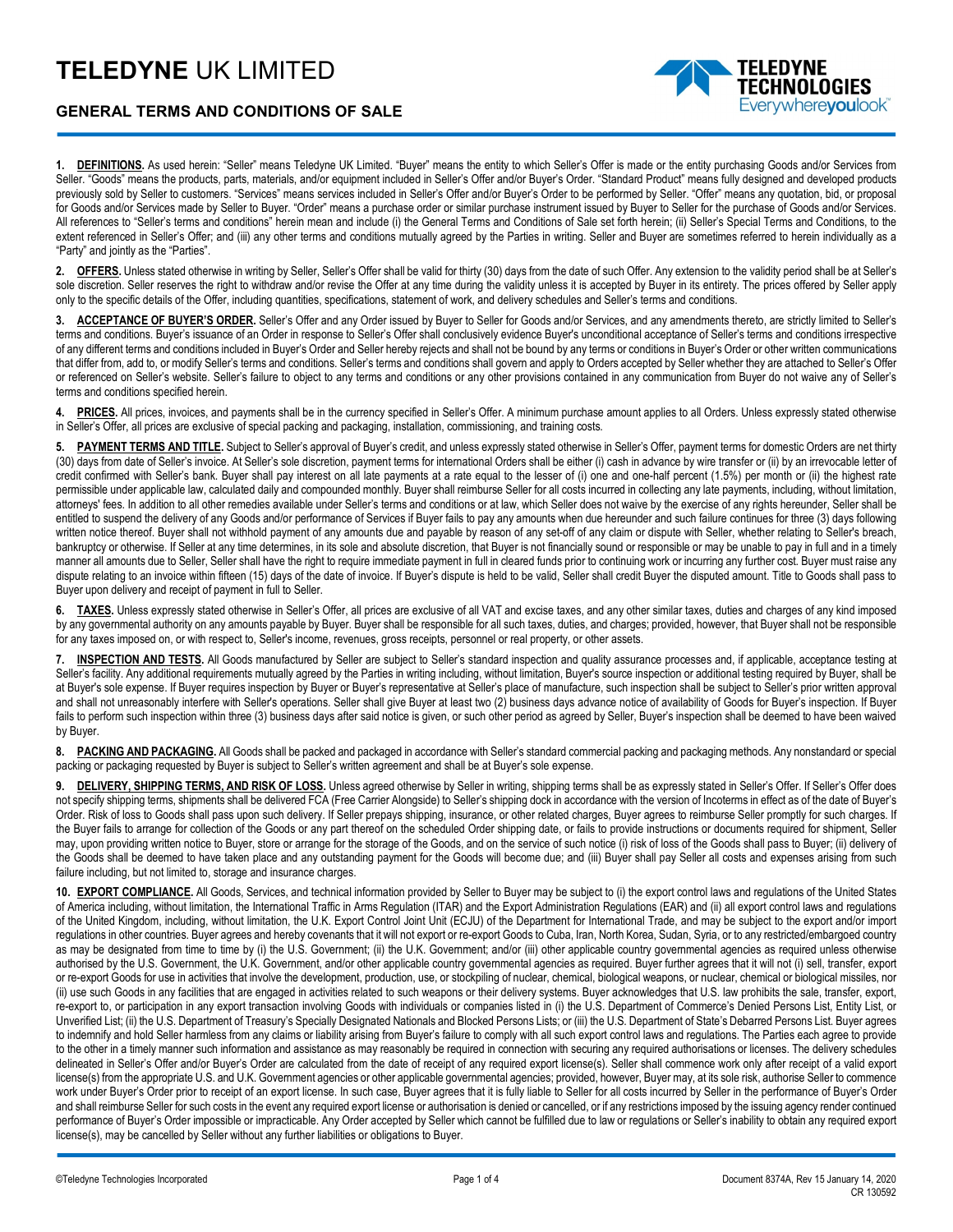**11. DELIVERY SCHEDULES AND FORCE MAJEURE.** All dates for delivery of Goods and provision of Services are approximate estimates only and require prompt receipt of all necessary Buyer-furnished information, instructions, materials, and equipment, if applicable, and Seller shall not be liable for non-adherence with such dates. Any delay or failure of Seller to perform its agreed obligations under Buyer's Order shall be excused if such delay or failure is the result of an unforeseeable event or occurrence beyond the reasonable control of Seller, and without its fault or negligence, including, but not limited to, acts of God, actions by any governmental authority, inability to obtain any necessary import or export licenses or other consents, terrorism, fires, floods, windstorms, explosions, riots, natural disasters, wars, sabotage, supplier delays, labour problems (including lockouts, strikes, and slowdowns), inability to obtain power, utilities, materials, labour, equipment, transportation, or court injunction.

**12. CHANGES.** Buyer may request changes within the general scope of Buyer's Order by providing written notice to Seller; provided, however, such changes shall not be effective unless and until Seller, at its sole discretion, consents to such changes in writing. If any such changes cause an increase in the cost or time required for performance of any part of Buyer's Order, an equitable adjustment shall be made to the price and/or delivery schedule, and the Parties shall execute a written modification to Buyer's Order to reflect such changes and adjustments.

**13. ORDER CANCELLATION.** Seller, at its sole discretion and subject to Seller's written authorisation, may allow Buyer to cancel all or a portion of Buyer's Order for Standard Products or Services. If so authorised, Buyer's cancellation of any Order for Standard Products is subject to Seller's then current Order cancellation policy and restocking charges. All returned Standard Products must be in new and unused condition. For authorised cancellations of Orders for Services, Buyer shall pay Seller in full for all fully-burdened direct and indirect costs incurred by Seller for Services performed, plus a reasonable profit thereon. Seller will notify Buyer of the amount owed, which amount shall be immediately due and payable to Seller. All Orders for nonstandard products are non-cancellable and non-returnable and Buyer is liable for payment of the full Order price for same. Blanket orders, master supply agreements, and similar contractual agreements which are accepted and confirmed by Seller are non-cancellable and Buyer shall pay Seller the full Order value for the balance of quantities not previously called off or delivered to Buyer. All such quantities shall be shipped and invoiced no later than the last delivery date or expiration date specified in Buyer's Order and agreed to by Seller.

14. **TERMINATION FOR DEFAULT**. In the event that a Party (the "Breaching Party") is in breach of a material provision of Buyer's Order, the other Party (the "Non-Breaching Party") shall submit a written cure notice to the Breaching Party advising of such breach. Except in the case of amounts due to Seller from Buyer, which shall be paid immediately upon Buyer's receipt of the notice, the Breaching Party shall have thirty (30) days from receipt of such notice to cure the breach. If the Breaching Party does not cure the breach within the thirty (30) day cure period, the Non-Breaching Party may terminate Buyer's Order for default. Either Party may immediately terminate Buyer's Order if the other Party is adjudicated bankrupt, files a petition for bankruptcy, makes an assignment for the benefit of creditors, or if an action under any law for the relief of debtors is taken.

**15. LIMITED WARRANTY.** Seller warrants that all Goods delivered under Buyer's Order shall be free from defects in material and workmanship and conform to Seller's specifications for a period of twelve (12) months from the date of original shipment. This warranty does not apply to any Goods that, upon examination by Seller, or Seller's authorised service provider, are found to have been (i) mishandled, misused, abused, or damaged by Buyer or any third party; (ii) altered from their original state; (iii) repaired by a party other than Seller without Seller's prior written approval; or (iv) improperly stored, installed, operated, or maintained in a manner inconsistent with Seller's instructions. This warranty does not apply to defects attributed to (i) normal wear and tear or (ii) failure to comply with Seller's safety warnings. Seller, at its sole option, shall either repair or replace defective Goods, or issue Buyer a credit for the original price of the defective Goods. Such repair, replacement, or credit shall be Buyer's sole remedy for defective Goods and Services. Under no circumstances is Seller liable for recall, retrieval, removal, dismantling, re-installation, redeployment, or re-commissioning of any defective Goods or any costs associated therewith including, but not limited to, any subsea work performed below the waterline, heavy lift operations, or the transportation to or from offshore locations. Consumables obtained from third parties shall bear the warranty of their manufacturer. The warranty period for repaired or replaced Goods or re-performed Services shall be the greater of (i) ninety (90) days or (ii) the unexpired portion of the original warranty period. Seller warrants that Services will be competently performed by persons reasonably skilled in their performance. Any claim for breach of this warranty must be made within ninety (90) days after completion of the specific Services for which breach is claimed. Seller shall re-perform defective Services if timely claimed, and such re-performance by Seller shall be Buyer's sole remedy for such breach. THESE EXPRESS WARRANTIES, INCLUDING THE REMEDIES SET FORTH HEREIN, ARE EXCLUSIVE AND ARE IN LIEU OF ANY AND ALL OTHER WARRANTIES, EXPRESS OR IMPLIED. NO WARRANTY OF MERCHANTABILITY OR FITNESS FOR A PARTICULAR PURPOSE IS INTENDED OR GIVEN. IN THE CASE OF GOODS OTHER THAN THOSE OF SELLER'S OWN MANUFACTURE, SELLER MAKES NO WARRANTIES, EXPRESS, STATUTORY, OR IMPLIED.

**16. RETURN AUTHORISATIONS.** Buyer's return of nonconforming or defective Goods to Seller is subject to Seller's then current return authorisation process and procedures. Buyer shall promptly notify Seller of any non-conformance or defects in Goods and provide Seller a reasonable opportunity to inspect such Goods. Goods shall not be returned without Seller's prior authorisation, as evidenced by a Return Material Authorisation (RMA) number issued by Seller. By requesting a RMA, Buyer unconditionally agrees that any Goods returned to Seller entitles Seller to act and interact with the Goods on the basis that Seller has title in the Goods from the point of creation of the customs declaration. This does not affect the point at which Seller takes risk in the Goods in accordance with this Section. Once a RMA number is obtained from Seller, Buyer shall return Goods transportation and insurance prepaid in accordance with instructions issued by Seller. Failure to follow Seller's return authorisation procedures may result in lost Goods, delays, additional service, restocking charges, warranty denial, or refusal of a return shipment. The RMA number must appear on the shipping label and all paperwork associated with the return. Buyer shall identify the model or part number, description, and serial number, if applicable, for each of the Goods returned along with an explanation of the non-conformance or defect. Issuance of a RMA number by Seller does not necessarily mean Seller agrees that returned Goods are nonconforming or defective or covered under warranty, or that Goods will be repaired or replaced at no cost to Buyer. Goods determined by Seller to be nonconforming or defective and covered by Seller's warranty shall be repaired or replaced at Seller's option and expense and shall be returned to Buyer at Seller's expense. If any Goods returned by Buyer are found not to be nonconforming or defective, as applicable, Buyer shall be so notified, and such Goods shall be returned to Buyer at Buyer's expense. For defective Goods not covered by this warranty, repair or replacement shall not be performed until and unless Buyer issues an Order to Seller authorising such repair or replacement at Seller's then-current repair or replacement price. In addition, Seller may charge Buyer for any testing or inspection costs. In no event shall Seller retain or store returned Goods for more than six (6) months unless notified otherwise by Seller.

17. SOFTWARE. Goods may contain or be delivered with or as digital media containing software proprietary to Seller or a third party. All software is provided under license only, and not as a sale or other transfer of ownership. Buyer undertakes to accept and be bound by any applicable End User License Agreement (EULA) or other license agreement imposed by Seller or a third party for such software.

**18. TOOLING.** Unless agreed otherwise by Seller in writing, all tooling, fixtures, equipment, tools, software, and designs produced, acquired, or used by Seller for the purposes of fulfilling Buyer's Order shall remain the property of Seller.

**19. PRODUCTION DISCONTINUATION AND LAST-TIME BUY ORDERS.** Seller shall continue to offer Goods for sale provided such Goods (specific part number, model, or product family) meet Seller's business criteria established and maintained solely at Seller's discretion. Any Goods that do not or are not expected to meet Seller's business criteria may be eliminated by Seller from its offerings ("Discontinued Goods"). In such event, Seller, at its sole option, may issue last-time buy notices ("Last-Time Buy Notice") to customers who have taken delivery of the affected Goods during the two (2) years prior to the date of such notice. Seller shall use commercially reasonable efforts to provide customers a minimum of six (6) months to place Orders for Discontinued Goods ("Last-Time Buy Period"). Seller's acceptance of Orders for Discontinued Goods ("Last-Time Buy Orders") during the Last-Time Buy Period shall be subject to Goods availability. Seller shall schedule delivery of Last-Time Buy Orders over a period not to exceed three (3) months following acceptance of such Last-Time Buy Orders. All Last-Time Buy Orders shall only be accepted on a non-cancellable, non-returnable basis. If, due to circumstances beyond Seller's control, Seller is unable to deliver the full quantity of Discontinued Goods under Buyer's Last-Time Buy Order, the balance of the undelivered quantity shall be cancelled, and Seller shall have no further obligations to Buyer.

**20. BUYER'S OBLIGATION OF ASSISTANCE (APPLICABLE TO SERVICES).** To the extent Seller is required to perform Services for Buyer, Buyer shall provide Seller all information reasonably necessary for Seller to perform Services, including any plans, plant layouts, wiring instructions, operational information, previous studies, reports, or other information relative to the design, installation, and selection of equipment. Buyer shall grant or arrange for Seller to have access, as Seller reasonably requires, to all sites where Seller shall perform Services. Buyer shall also provide safe storage of Seller's equipment, materials, and tools during the performance of Services at Buyer or Buyer's customer's worksite. Buyer agrees to cooperate as necessary to facilitate Seller's performance of Services. Buyer covenants that it has fully and accurately disclosed to Seller all general and local conditions that may affect Seller's performance of Services. Buyer acknowledges that Seller is entitled to rely on information furnished by Buyer in developing its specifications, equipment selection, price, and in performing Services.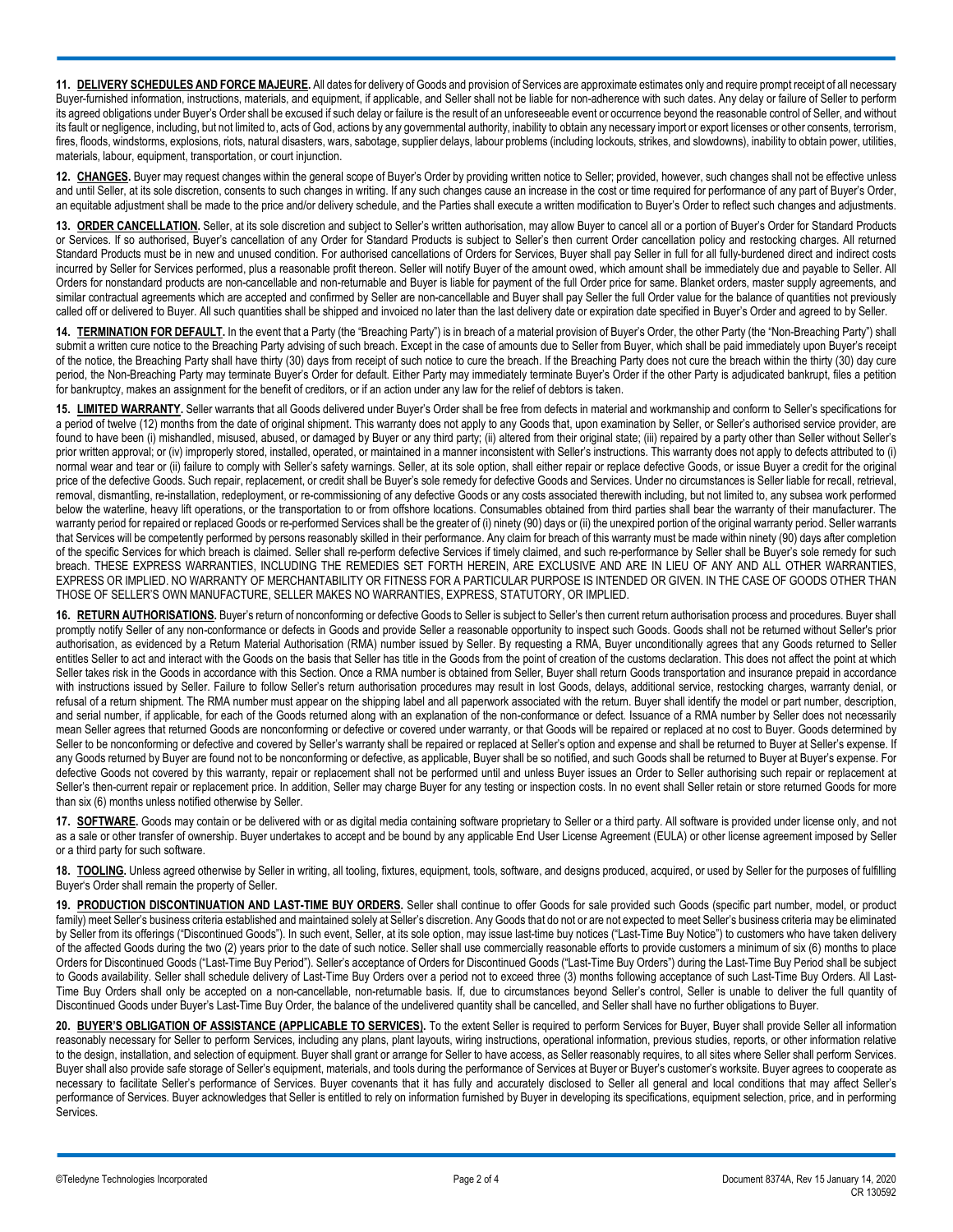**21. PROPRIETARY RIGHTS.** Seller shall retain all right, title, and interest in and to any data, information, software programs, tools, specifications, templates, scripts, ideas, concepts, inventions, works of authorship, products, know-how, processes, techniques, and the like used or developed by Seller, its employees, and its subcontractors in connection with Buyer's Order. Buyer agrees that Seller retains all proprietary rights in and to all products, specifications, designs, discoveries, inventions, patents, copyrights, trademarks, trade secrets, and other proprietary rights relating to Goods or Services. Buyer shall not copy or reverse engineer, or cause or enable any third party to copy or reverse engineer, any Goods. Unless otherwise identified in writing to Seller, no information or knowledge heretofore or hereafter disclosed to Seller in the performance of, or in connection with, the terms hereof, shall be deemed to be confidential or proprietary and any such information or knowledge shall be free from restrictions, other than a claim for patent infringement, as part of the consideration hereof.

**22. PATENT, COPYRIGHT, AND TRADEMARK INDEMNIFICATION.** Seller shall hold harmless and indemnify Buyer against all third party claims, judgments, costs, and fees, including attorney fees, relating to infringement of any patent, copyright, trademark, or design to the extent that (i) the infringing Goods are manufactured, sold, or used, in whole or in part, pursuant to Seller's specifications, designs, drawings, or other technical data and (ii) provided that Buyer notifies Seller in writing of any such claim as soon as reasonably practicable and allows Seller to control, and reasonably cooperates with Seller in, the defence of any such claim and related settlement negotiations and has in no way acted to the prejudice of the Seller's ability to control and defend such claims. To the extent that any Goods are held by a court of competent jurisdiction or are believed by Seller to infringe or otherwise violate a third party's proprietary rights, Seller may, at its option and expense, either (i) modify the affected Goods to be non-infringing; (ii) obtain for Buyer a license to continue using such Goods on substantially the same terms set forth herein; or (iii) if neither of the foregoing alternatives are reasonably available to Seller, Seller may require Buyer to return the infringing Goods and all rights thereto, and refund to Buyer the price paid to Seller by Buyer for the infringing Goods. Seller shall have no obligation under this provision to the extent any claim is based on (i) modifications of Goods or deliverables by a party other than Seller or Seller's authorised representative; (ii) the combination, operation, or use of Goods with equipment, devices, software, or data not supplied by Seller; (iii) the use or installation of Goods in an environment for which Goods were not intended; (iv) Buyer's failure to use updated or modified versions of Goods provided by Seller; or (y) the negligent acts or omissions or wilful misconduct of Buyer, its employees, representatives, or affiliates. This Section, and the indemnification provided herein, does not apply to any Goods manufactured, sold, or used, in whole or in part, pursuant to Buyer's specifications, designs, drawings, or other technical data. THE FOREGOING CONSTITUTES THE ENTIRE LIABILITY OF SELLER AND BUYER'S SOLE AND EXCLUSIVE REMEDY WITH RESPECT TO ANY CLAIMS OF INFRINGEMENT OF ANY THIRD PARTY INTELLECTUAL PROPERTY RIGHTS.

23. CONFIDENTIALITY. Buyer shall keep confidential and not directly or indirectly disclose to any third party any Confidential Information of Seller, as defined herein, without Seller's prior written consent. "Confidential Information" includes, but is not limited to, business, financial, statistical, and commercial information, pricing, technical data and information, formulae, analyses, trade secrets, ideas, methods, processes, know how, computer programs, designs, data sheets, schematics, configurations, and drawings. Confidential Information does not include information that (i) is or becomes generally available to the public other than as a result of disclosure by Buyer; (ii) is or becomes available to Buyer on a non-confidential basis from a source other than Seller when such source is not, to the best of Buyer's knowledge, subject to any confidentiality obligation with Seller; or (iii) was independently developed by Buyer without reference to Seller's Confidential Information, and Buyer can verify development of such information by written documentation.

24. **INDEMNIFICATION**. Each Party (the "Indemnifying Party") agrees to indemnify, defend, and hold harmless the other Party, its officers, directors, and employees (the "Indemnified Party") from and against any and all liabilities, losses, expenses, liens, claims, demands, and causes of action ("Claims") for death, personal injury, or property damage arising out of any negligent act or omission of the Indemnifying Party in the performance of Buyer's Order, except to the extent such Claims are contributed to by (i) the negligence or wilful misconduct of the Indemnified Party or (ii) the negligence or wilful misconduct of any third parties. Buyer agrees to indemnify, defend, and hold harmless Seller, its officers, directors, and employees for any and all Claims, including Claims asserted by third parties, related to any Goods manufactured or Services performed in whole or in part to Buyer's designs or attributed to equipment, information, or materials furnished by Buyer to Seller. The Indemnified Party agrees to (i) notify the Indemnifying Party in writing of any Claims as soon as reasonably practicable; (ii) allow the Indemnifying Party to control the defence of any such Claim and related settlement negotiations; and (iii) reasonably cooperate with the Indemnifying Party in such defence.

25. LIMITATION OF LIABILITY. Notwithstanding any other provision herein, under no circumstances shall Seller be liable to Buyer or any third party for any consequential, special, incidental, indirect, multiple, administrative, or punitive damages, or any damage of an indirect or consequential nature arising out of or related to Seller's performance under Buyer's Order, including, without limitation, loss of use, loss of revenues, loss of anticipated profits, and cost of capital, whether based upon breach of Buyer's Order, warranty, negligence, or any other type of claim, and whether grounded in tort, contract, civil law, or other theories of liability, including strict liability, even if advised in advance of the possibility of such damages. Seller's total liability to Buyer arising from or related to Buyer's Order, including, but not limited to, its liability for indemnity, defence, and hold harmless obligations, is limited to no more than fifteen percent (15%) of the amount paid by Buyer to Seller under Buyer's Order. To the extent that this limitation of liability conflicts with any other Section or provision herein, such provision shall be regarded as amended to whatever extent required to make such provision consistent with this Section.

26. LAWFUL USE OF GOODS. Buyer warrants and represents that all Goods purchased by Buyer from Seller shall be used only for or in connection with lawful purposes and that such use shall strictly comply with all applicable laws and regulations, including the laws and regulations of the jurisdictions in which the Goods are purchased, resold, integrated, or used.

**27. ETHICS AND VALUES.** Seller is committed to uncompromising ethical standards, strict adherence to laws and regulations, and customer satisfaction. Buyer is encouraged to communicate any concerns or questions regarding the ethics and values of Seller via the Teledyne Technologies Incorporated Ethics Website at www.teledyne.ethicspoint.com.

**28. ORDER OF PRECEDENCE.** Any inconsistency between Seller's terms and conditions, Buyer's Order, or any other documents related thereto, shall be resolved by giving precedence in the following order: (i) Seller's Special Terms and Conditions (if applicable); (ii) Seller's General Terms and Conditions of Sale; (iii) Seller's specifications (if applicable); (iv) statement of work or scope of Services (if applicable); (v) Seller's written acknowledgement of Buyer's Order; (vi) Seller's Offer; and (vii) form of Buyer's Order.

29. GOVERNING LAW. The performance of the Parties, and any judicial or arbitration proceedings, shall be construed and governed in accordance with the laws of England and Wales, excepting its laws and rules relating to conflict of law. Neither (i) the United Nations Convention on Contracts for the International Sale of Goods; (ii) the 1974 Convention on the Limitation Period in Contracts for the International Sale of Goods (hereinafter referred to as the "1974 Convention"); nor (iii) the Protocol Amending the 1974 Convention held at Vienna, Austria, on April 11, 1980, apply in any manner to the interpretation or enforcement of Seller's Offer, or Buyer's Order.

30. DISPUTES AND ARBITRATION. The Parties shall attempt to resolve any dispute, controversy, or claim arising under or relating to Buyer's Order, including their interpretation, performance, or termination. If the Parties are unable to resolve such dispute, either Party may refer the dispute to arbitration. The arbitration shall be conducted in English and in accordance with the Rules of Arbitration of the International Chamber of Commerce, which shall administer the arbitration and act as appointing authority. The arbitration, including the rendering of the decision and/or award, shall take place in London, England, and shall be the exclusive forum for resolving the dispute, controversy, or claim. The arbitrator shall make the final determination as to any discovery disputes between the Parties. Examination of witnesses by the Parties and by the arbitrator shall be permitted. A written transcript of the hearing shall be made and furnished to the Parties. The cost of this transcript shall be borne equally by the Parties. The award or decision of the arbitrator shall state the reasons upon which the award or decision is based and shall be final and binding upon the Parties. The prevailing Party shall be entitled to compensation for the expense of the arbitration, including, but not limited to, the award of attorneys' fees, at the discretion of the arbitrator. Both Parties waive their right to any appeal under any system of law. The award shall be enforceable before any court of competent jurisdiction upon the application to such court by either Party. The arbitrator shall have no authority to award any of the types of damages excluded hereunder and shall be so instructed by the Parties.

**31. RELATIONSHIP OF THE PARTIES.** Each Party is an independent contractor. Neither Party shall have authority to bind the other except to the extent authorised herein. Neither Seller's Offer nor Buyer's Order are intended by the Parties to constitute or create a joint venture, pooling arrangement, partnership, or formal business organisation of any kind. The Parties shall act as independent contractors at all times, and neither Party shall act as an agent for the other, and the employees of one Party shall not be deemed employees of the other Party.

**32. NO THIRD PARTY BENEFICIARIES.** Buyer's Order is for the sole benefit of the Parties and their respective successors and permitted assigns and nothing herein, express or implied, is intended to or shall confer upon any other person or entity any legal or equitable right, benefit or remedy of any nature whatsoever under or by reason of Seller's terms and conditions.

**33. MODIFICATIONS TO ORDER.** Buyer's Order may only be modified by written instrument signed by duly authorised representatives of the Parties.

**34. NOTICES.** All notices, request, consents, claims, demands, waivers and other communications related to Buyer's Order (each, a "Notice") shall be in writing and addressed to the Parties at the addresses set forth on the face of Buyer's Order or to such other address that may be designated by the receiving Party in writing. All Notices shall be delivered by personal